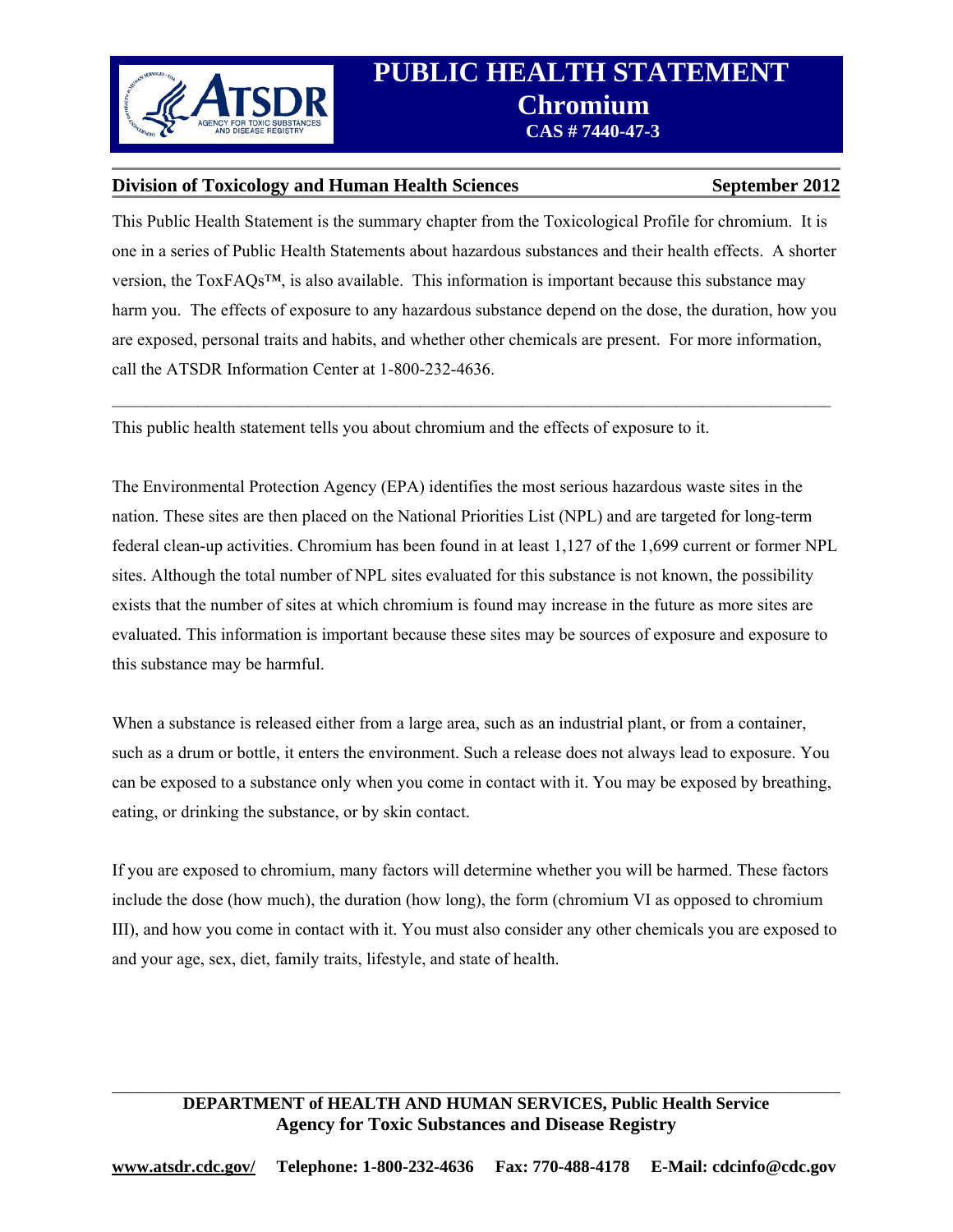

# **Division of Toxicology and Human Health Sciences** September 2012

# **What is chromium?**

| <b>Description</b>               | Chromium is a naturally-occurring element found in rocks, animals, plants,<br>and soil, where it exists in combination with other elements to form various<br>compounds.<br>The three main forms of chromium are:<br>$chromium(0)$ ,<br>chromium(III), and<br>chromium(VI).<br>$\bullet$<br>Small amounts of chromium(III) are needed for human health. |
|----------------------------------|---------------------------------------------------------------------------------------------------------------------------------------------------------------------------------------------------------------------------------------------------------------------------------------------------------------------------------------------------------|
| <b>Uses</b><br>manufact<br>uring | Chromium is widely used in manufacturing processes to make various metal<br>alloys such as stainless steel.                                                                                                                                                                                                                                             |
| <b>Consumer</b><br>products      | Chromium can be found in many consumer products such as:<br>wood treated with copper dichromate,<br>$\bullet$<br>leather tanned with chromic sulfate, and<br>$\bullet$<br>stainless steel cookware.<br>metal-on-metal hip replacements<br>٠                                                                                                             |

# **What happens to chromium when it enters the environment?**

| <b>Sources</b>    | Chromium can be found in air, soil, and water after release from industries<br>that use chromium, such as industries involved in electroplating, leather<br>tanning, textile production, and the manufacture of chromium-based products.<br>Chromium can also be released into the environment from the burning of<br>natural gas, oil, or coal. |
|-------------------|--------------------------------------------------------------------------------------------------------------------------------------------------------------------------------------------------------------------------------------------------------------------------------------------------------------------------------------------------|
| <b>Break down</b> | Chromium does not usually remain in the atmosphere, but is deposited into                                                                                                                                                                                                                                                                        |
| air               | the soil and water.                                                                                                                                                                                                                                                                                                                              |
| water             | Chromium can change from one form to another in water and soil, depending                                                                                                                                                                                                                                                                        |
| and soil          | on the conditions present.                                                                                                                                                                                                                                                                                                                       |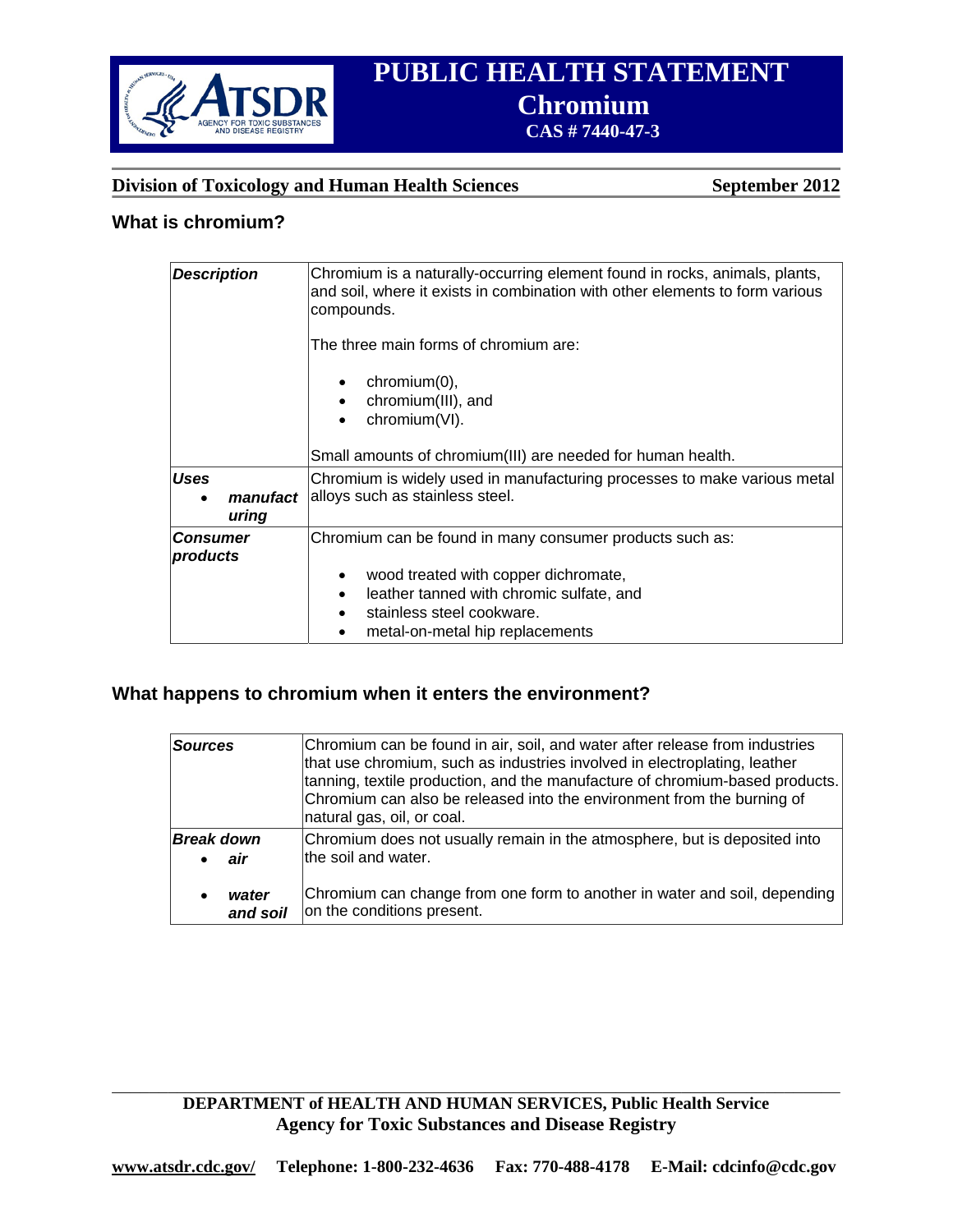

# **Division of Toxicology and Human Health Sciences September 2012**

# **How might I be exposed to chromium?**

| Air exposure          | You can be exposed to trace levels of chromium by breathing air containing<br>it. Releases of chromium into the air can occur from:<br>industries using or manufacturing chromium                                                              |
|-----------------------|------------------------------------------------------------------------------------------------------------------------------------------------------------------------------------------------------------------------------------------------|
|                       | living near a hazardous waste facility that contains chromium<br>cigarette smoke                                                                                                                                                               |
|                       | Rural or suburban air generally contains lower concentrations of chromium<br>than urban air.                                                                                                                                                   |
|                       | $\bullet$ <10 ng/m <sup>3</sup> in rural areas                                                                                                                                                                                                 |
|                       | $\bullet$ 0-30 ng/m <sup>3</sup> in urban areas<br>as a result of smoking, indoor air contaminated with chromium can<br>be 10-400 times greater than outdoor air concentrations                                                                |
| Workplace air         | A large number of workers are potentially exposed to chromium. The highest<br>potential exposure occurs in the metallurgy and tanning industries, where<br>workers may be exposed to high air concentrations.                                  |
| <b>Water and soil</b> | Chromium is occasionally detected in groundwater, drinking water, or soil<br>samples. Some ways to be exposed to chromium include:                                                                                                             |
|                       | drinking water containing chromium<br>bathing in water containing chromium                                                                                                                                                                     |
| Food                  | The general population is most likely to be exposed to trace levels of<br>chromium in the food that is eaten. Low levels of chromium(III) occur<br>naturally in a variety of foods, such as fruits, vegetables, nuts, beverages,<br>and meats. |

**DEPARTMENT of HEALTH AND HUMAN SERVICES, Public Health Service Agency for Toxic Substances and Disease Registry** 

 $\_$  , and the contribution of the contribution of the contribution of the contribution of  $\mathcal{L}_\text{max}$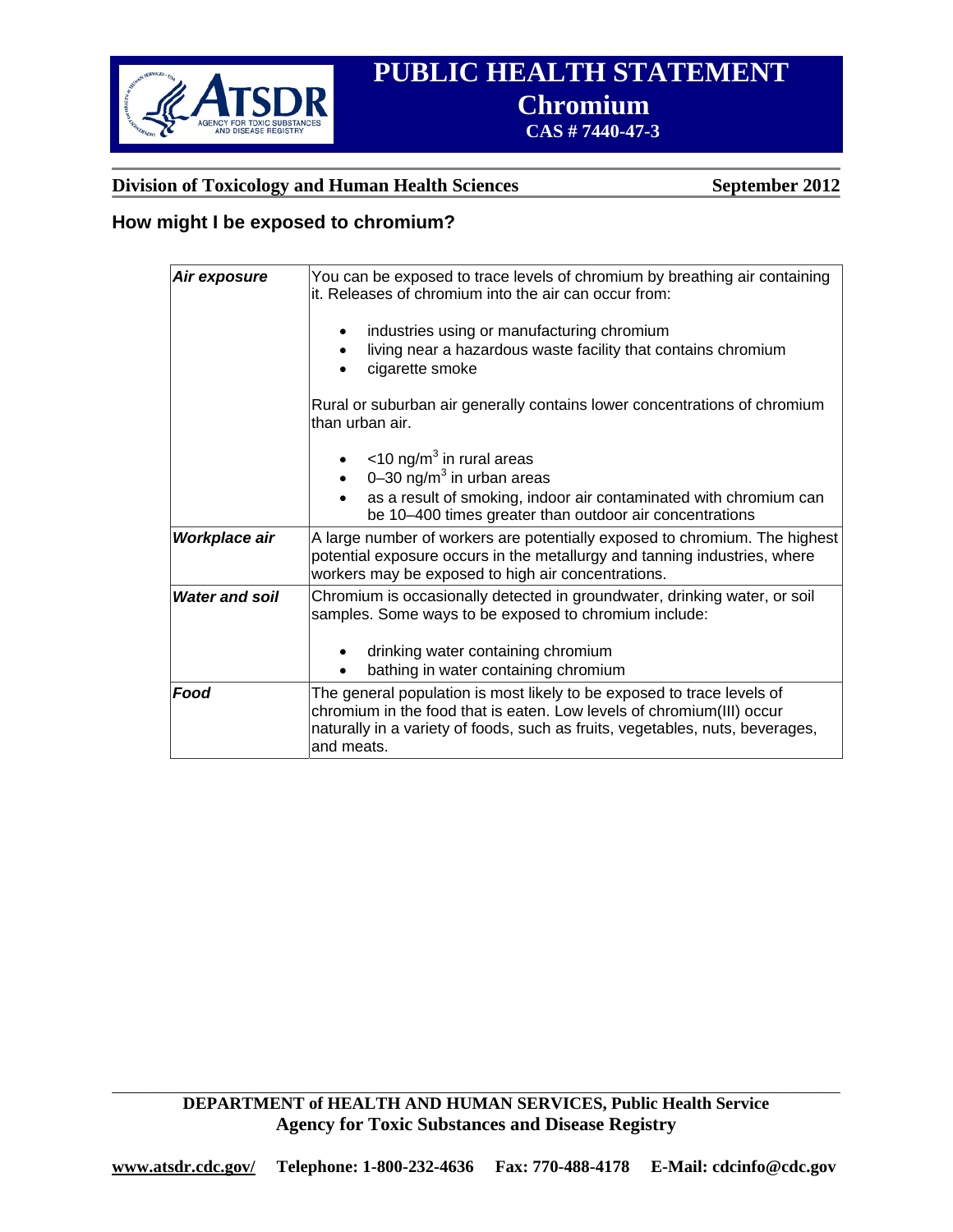

### **Division of Toxicology and Human Health Sciences** September 2012

### **How can chromium enter and leave my body?**

| Enter your body<br>inhalation  | When you breathe air containing chromium, some of the chromium will<br>enter your body through your lungs. Some forms of chromium can<br>remain in the lungs for several years or longer.   |
|--------------------------------|---------------------------------------------------------------------------------------------------------------------------------------------------------------------------------------------|
| ingestion                      | A small percentage of ingested chromium will enter the body through the<br>digestive tract.                                                                                                 |
| dermal<br>$\bullet$<br>contact | When your skin comes in contact with chromium, small amounts of<br>chromium will enter your body.                                                                                           |
| Leave your body                | Chromium(VI) is changed to chromium(III) in the body. Most of the<br>chromium leaves the body in the urine within a week, although some<br>may remain in cells for several years or longer. |

# **How can chromium affect my health?**

This section looks at studies concerning potential health effects in animal and human studies.

 $\_$  , and the contribution of the contribution of the contribution of the contribution of  $\mathcal{L}_\text{max}$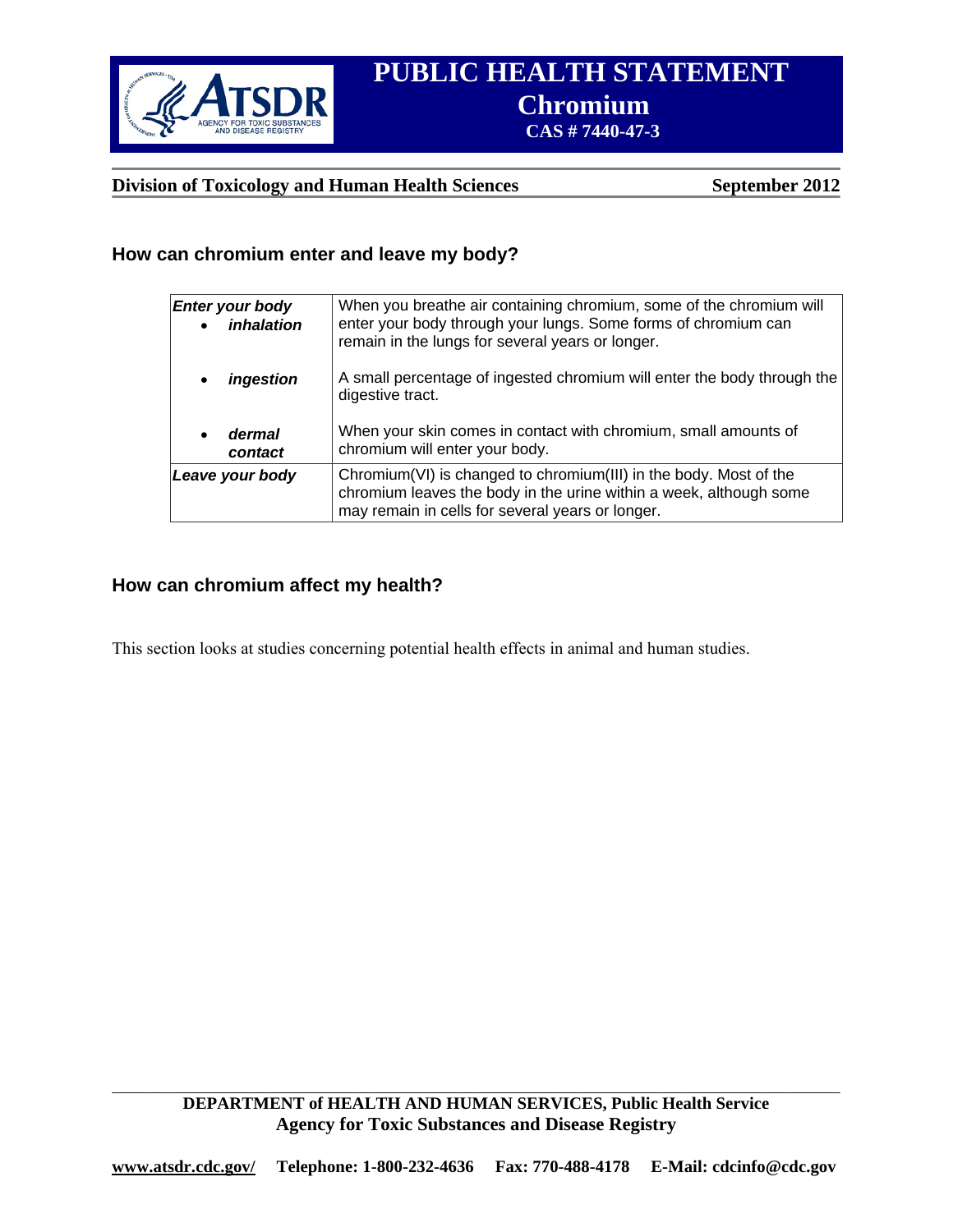

# **Division of Toxicology and Human Health Sciences** September 2012

| <b>Respiratory tract</b>              | The most common health problem in workers exposed to chromium involves<br>the respiratory tract. These health effects include irritation of the lining of the<br>nose, runny nose, and breathing problems (asthma, cough, shortness of<br>breath, wheezing). Workers have also developed allergies to chromium<br>compounds, which can cause breathing difficulties and skin rashes.<br>The concentrations of chromium in air that can cause these effects may be<br>different for different types of chromium compounds, with effects occurring<br>at much lower concentrations for chromium(VI) compared to chromium(III).<br>However, the concentrations causing respiratory problems in workers are at<br>least 60 times higher than levels normally found in the environment.<br>Respiratory tract problems similar to those observed in workers have been<br>seen in animals exposed to chromium in air. |
|---------------------------------------|----------------------------------------------------------------------------------------------------------------------------------------------------------------------------------------------------------------------------------------------------------------------------------------------------------------------------------------------------------------------------------------------------------------------------------------------------------------------------------------------------------------------------------------------------------------------------------------------------------------------------------------------------------------------------------------------------------------------------------------------------------------------------------------------------------------------------------------------------------------------------------------------------------------|
| <b>Stomach and</b><br>small Intestine | The main health problems seen in animals following ingestion of<br>chromium(VI) compounds are to the stomach and small intestine (irritation<br>and ulcer) and the blood (anemia). Chromium(III) compounds are much less<br>toxic and do not appear to cause these problems.                                                                                                                                                                                                                                                                                                                                                                                                                                                                                                                                                                                                                                   |
| Male reproductive<br>system           | Sperm damage and damage to the male reproductive system have also<br>been seen in laboratory animals exposed to chromium(VI).                                                                                                                                                                                                                                                                                                                                                                                                                                                                                                                                                                                                                                                                                                                                                                                  |
| <b>Cancer</b>                         | The International Agency for Research on Cancer (IARC) has determined<br>that chromium(VI) compounds are carcinogenic to humans. The National<br>Toxicology Program 11th Report on Carcinogens classifies chromium(VI)<br>compounds as known to be human carcinogens.                                                                                                                                                                                                                                                                                                                                                                                                                                                                                                                                                                                                                                          |
|                                       | In workers, inhalation of chromium(VI) has been shown to cause lung<br>cancer. Mixed results have been found in studies of populations living in<br>areas with high levels of chromium(VI) in the drinking water.                                                                                                                                                                                                                                                                                                                                                                                                                                                                                                                                                                                                                                                                                              |
|                                       | In laboratory animals, chromium(VI) compounds have been shown to cause<br>tumors to the stomach, intestinal tract, and lung.                                                                                                                                                                                                                                                                                                                                                                                                                                                                                                                                                                                                                                                                                                                                                                                   |

# **How can chromium affect children?**

This section discusses potential health effects in humans from exposures during the period from conception to maturity at 18 years of age.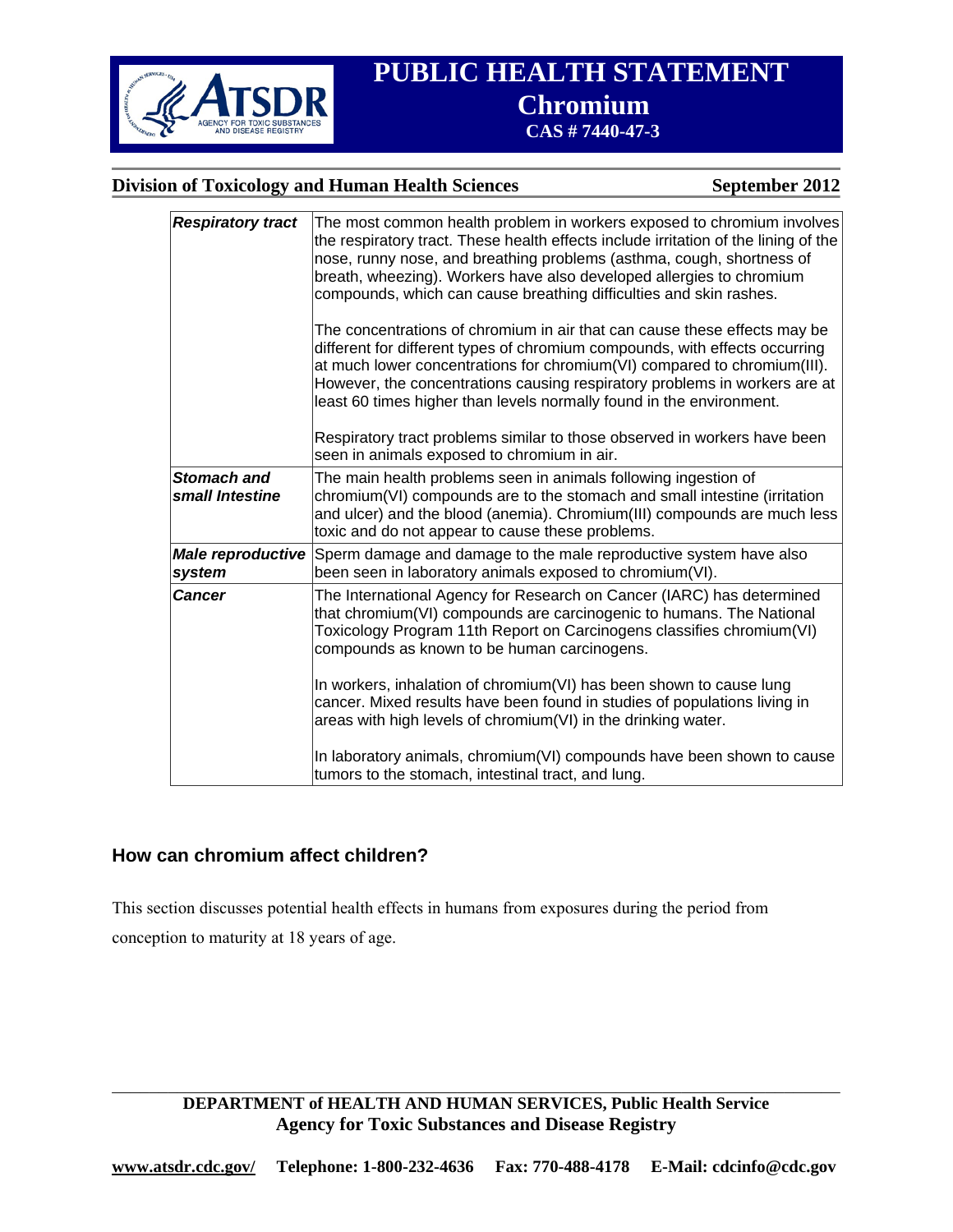

### **Division of Toxicology and Human Health Sciences** September 2012

|                                 | <b>Effects in children</b> There are no studies that have looked at the effects of chromium exposure<br>on children. It is likely that children would have the same health effects as<br>adults. We do not know whether children would be more sensitive than<br>adults to the effects of chromium.     |
|---------------------------------|---------------------------------------------------------------------------------------------------------------------------------------------------------------------------------------------------------------------------------------------------------------------------------------------------------|
| <b>Developmental</b><br>effects | There are no studies showing that chromium causes birth defects in<br>humans.                                                                                                                                                                                                                           |
|                                 | In animals, some studies show that exposure to high doses during<br>pregnancy may cause miscarriage, low birth weight, and some changes in<br>development of the skeleton and reproductive system. Developmental<br>effects in animals may be related, in part, to chromium toxicity in the<br>mothers. |

# **How can families reduce the risk of exposure to chromium?**

| <b>Avoid tobacco</b><br>smoke                    | Chromium is a component of tobacco smoke. Avoid smoking in enclosed<br>spaces like inside the home or car in order to limit exposure to children and<br>other family members.                                                                                                                                                                                                 |
|--------------------------------------------------|-------------------------------------------------------------------------------------------------------------------------------------------------------------------------------------------------------------------------------------------------------------------------------------------------------------------------------------------------------------------------------|
| Avoid older<br>pressure treated<br><b>lumber</b> | In the past, pressure treated wood used chromated copper arsenate;<br>however, the use of this product in residential settings was discontinued<br>effective December 31, 2003. Avoiding older pressure treated lumber can<br>reduce your risk of exposure to chromium. You may also have your water<br>tested to ensure that you are not exposed to high levels of chromium. |
| <b>Launder clothing</b><br>from work sites       | Clothing or items removed from the workplace may contain chromium if you<br>are employed in a setting where occupational exposure is significant.<br>Therefore, common sense hygiene and laundry practices may help avoid<br>unnecessary exposures.                                                                                                                           |

If your doctor finds that you have been exposed to significant amounts of chromium, ask whether your children might also be exposed. Your doctor might need to ask you state health department to investigate.

# **DEPARTMENT of HEALTH AND HUMAN SERVICES, Public Health Service Agency for Toxic Substances and Disease Registry**

 $\_$  , and the contribution of the contribution of the contribution of the contribution of  $\mathcal{L}_\text{max}$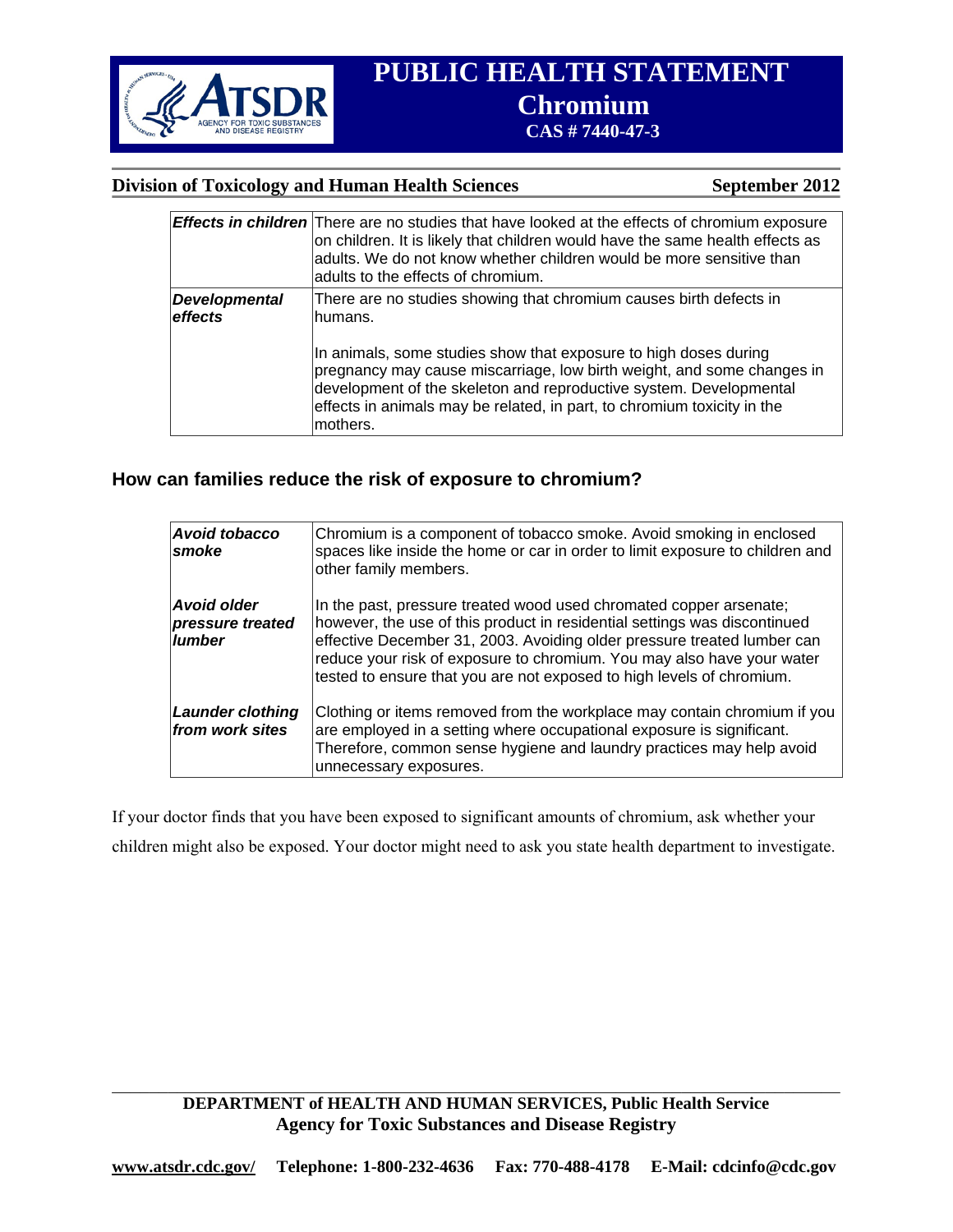

### **Division of Toxicology and Human Health Sciences** September 2012

# **Is there a medical test to determine whether I have been exposed to chromium?**

| <b>Detecting</b>             | Since chromium is a required nutrient in the body and is normally present in                                                                                                                                                                                                |
|------------------------------|-----------------------------------------------------------------------------------------------------------------------------------------------------------------------------------------------------------------------------------------------------------------------------|
| exposure                     | food, chromium is normally present in blood, urine, and body tissues.                                                                                                                                                                                                       |
| <b>Measuring</b><br>exposure | Higher than normal levels of chromium in blood or urine may indicate that a<br>person has been exposed to chromium. However, increases in blood and<br>urine chromium levels cannot be used to predict the kind of health effects<br>that might develop from that exposure. |

# **What recommendations has the federal government made to protect human health?**

The federal government develops regulations and recommendations to protect public health. Regulations *can* be enforced by law. The EPA, the Occupational Safety and Health Administration (OSHA), and the Food and Drug Administration (FDA) are some federal agencies that develop regulations for toxic substances. Recommendations provide valuable guidelines to protect public health, but *cannot* be enforced by law. The Agency for Toxic Substances and Disease Registry (ATSDR) and the National Institute for Occupational Safety and Health (NIOSH) are two federal organizations that develop recommendations for toxic substances.

Regulations and recommendations can be expressed as "not-to-exceed" levels. These are levels of a toxic substance in air, water, soil, or food that do not exceed a critical value. This critical value is usually based on levels that affect animals; they are then adjusted to levels that will help protect humans. Sometimes these not-to-exceed levels differ among federal organizations because they used different exposure times (an 8-hour workday or a 24-hour day), different animal studies, or other factors.

Recommendations and regulations are also updated periodically as more information becomes available. For the most current information, check with the federal agency or organization that provides it.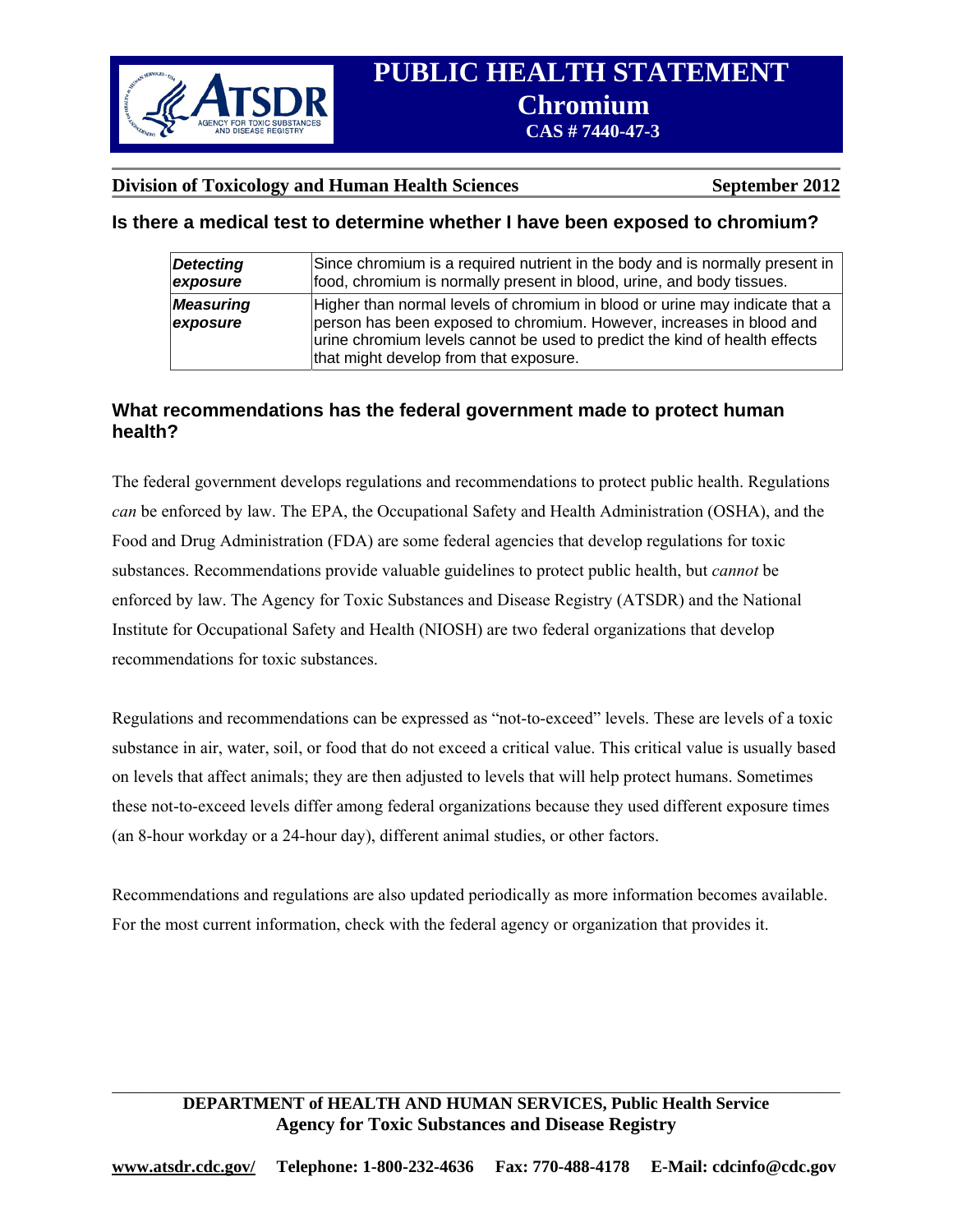

# **Division of Toxicology and Human Health Sciences** September 2012

Some regulations and recommendations for chromium include the following:

| <b>Levels in drinking</b><br>water set by EPA | The EPA has established a maximum contaminant level of 0.1 mg/L for total<br>chromium in drinking water. EPA currently seeks voluntary monitoring of<br>hexavalent chromium in drinking water by municipalities. However, it is<br>reviewing health effects data of hexavalent chromium and may set limits on<br>its levels in drinking water in the future. |
|-----------------------------------------------|--------------------------------------------------------------------------------------------------------------------------------------------------------------------------------------------------------------------------------------------------------------------------------------------------------------------------------------------------------------|
| Levels in bottled<br>water set by FDA         | The FDA has determined that the chromium concentration in bottled<br>drinking water should not exceed 0.1 mg/L.                                                                                                                                                                                                                                              |
| Levels in<br>workplace air set<br>by OSHA     | OSHA set a legal limit for chromium(VI) of 0.005 mg/m <sup>3</sup> chromium in air<br>averaged over an 8-hour work day, for chromium(III) of 0.5 mg/m <sup>3</sup> chromium<br>in air averaged over an 8-hour work day, and for chromium(0) of 1.0 mg/m <sup>3</sup><br>chromium in air averaged over an 8-hour work day.                                    |
| Levels in<br>workplace air<br>setby NIOSH     | NIOSH recommends an exposure limit of 0.5 mg/m <sup>3</sup> chromium as chromium<br>metal and chromium(II) and chromium(III) compounds in air averaged over<br>an 8-hour work day. NIOSH also recommends an exposure limit of 0.001<br>mg/m <sup>3</sup> for chromium(VI) compounds in air averaged over 10-hour work day.                                   |

# **Where can I get more information?**

If you have any more questions or concerns, please contact your community or state health or environmental quality department, or contact ATSDR at the address and phone number below.

ATSDR can also tell you the location of occupational and environmental health clinics. These clinics specialize in recognizing, evaluating, and treating illnesses that result from exposure to hazardous substances.

Toxicological profiles are also available on-line at www.atsdr.cdc.gov and on CD-ROM. You may request a copy of the ATSDR ToxProfiles<sup>TM</sup> CD-ROM by calling the toll-free information and